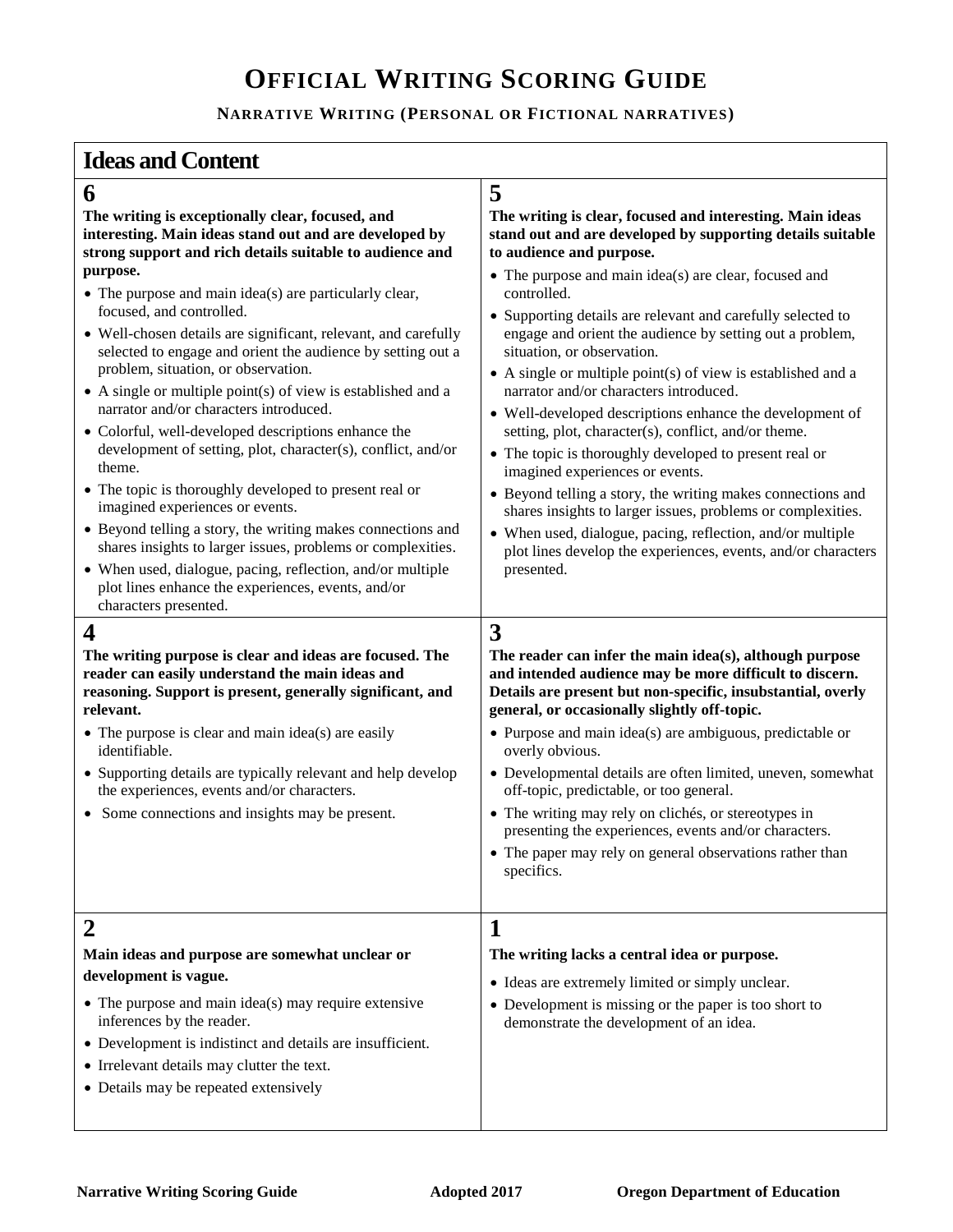## **Organization**

(sentences, paragraphs, ideas).

over the course of the narrative.

logic and sense of the piece.

described in the narrative.

experiences.

narrative.

main idea, or main characters.

they may be somewhat contrived.

follow.

**The organization enhances the central idea(s) and its development. The order and structure are compelling and move the reader through the text easily.** 

• Sequencing and paragraph breaks are effective, perhaps creative; the organizational structure fits the topic, and the writing is easy to

 The conclusion provides a solid, satisfying sense of resolution or closure which reflects what is experienced, observed, or resolved

**Organization is clear and coherent. Order and structure are present, but may seem formulaic or somewhat predictable.**  Sequencing and paragraph breaks are clear and contribute to the

The beginning is recognizable, developed, and introduces the plot,

 The narrative is easy to follow with details that fit where placed and has a reasonable sequence to the events or experiences

 If used, techniques such as foreshadowing, flashbacks, dream sequences etc. work within the structure of the narrative although

 Transitional strategies are used adequately, with some variety, to clarify the relationships between and among ideas, events and

 The conclusion provides a sense of resolution or closure connected to what is experienced, observed or resolved over the course of the

 The beginning is strong, inviting and draws the reader in. The narrative creates a smooth progression of experiences or events that build on each other in a logical or plausible sequence. If used, techniques such as foreshadowing, flashbacks, dream sequences etc. flow smoothly within the structure of the narrative. Transitions are smooth, effective and varied among all elements

## **6 5**

### **The organization enhances the central idea(s) and its development. The order and structure are strong and move the reader through the text.**

- Sequencing and paragraph breaks are effective; the organizational structure fits the topic, and the writing is easy to follow.
- The beginning is inviting and draws the reader in.
- The narrative creates a logical progression of experiences or events that build on each other.
- If used, techniques such as foreshadowing, flashbacks, dream sequences etc. work well within the structure of the narrative.
- Transitions are smooth and effective with some variety among sentences, paragraphs, and ideas.
- The conclusion provides a satisfying sense of resolution or closure which reflects what is experienced, observed or resolved over the course of the narrative.

## **4 3**

**An attempt has been made to organize the writing; however, the overall structure is inconsistent, skeletal, or too rigid.** 

- Some sequencing and paragraph breaks are used, but the order or the relationship among ideas, events, experiences or characters may occasionally be unclear.
- The beginning may be either undeveloped or too obvious (e.g., "Once upon a time...").
- Some details move the narrative forward although breaks in the sequence of events, experiences, or observations may be somewhat confusing at times; some details may be out of place.
- Some transitions work, but the same few transitional devices (e.g., coordinating conjunctions, numbering, etc.) may be overused; at times, transitions are missing or confusing.
- If used, techniques such as foreshadowing, flashbacks, dream sequences may seem contrived to bring the narrative to an end or explain away confusion in the events, experiences or observations.
- The conclusion, if present, may be a summary, repeat details from the narrative, or use a surprise ending ineffectively.

 The overall pacing of the piece is consistently awkward; the reader feels either mired down in trivia or rushed along too rapidly. • The lack of organization ultimately obscures or distorts the main

idea(s), events, experiences, or observations.

#### 2 **1 The writing lacks a clear organizational structure. An occasional organizational device is discernible; however, the writing is either difficult to follow and the reader has to reread substantial portions, or the piece is simply too short to demonstrate organizational skills. The writing lacks coherence; organization seems haphazard and disjointed. Even after rereading, the reader remains confused.**  Paragraph breaks, if used, are arbitrary and sequencing is unclear. There may be no identifiable beginning, body, and/or ending. Transitions tend to be absent or ineffective.

- Some attempts are made at sequencing, but the progression of events, experiences or observations is frequently unclear.
- The beginning, body, and/or conclusion may be missing or extremely undeveloped.
- When supporting details are used, they seem to be out of order or misplaced within the piece, leaving the reader frequently confused.
- In general, transitions are absent, ineffective, or overused.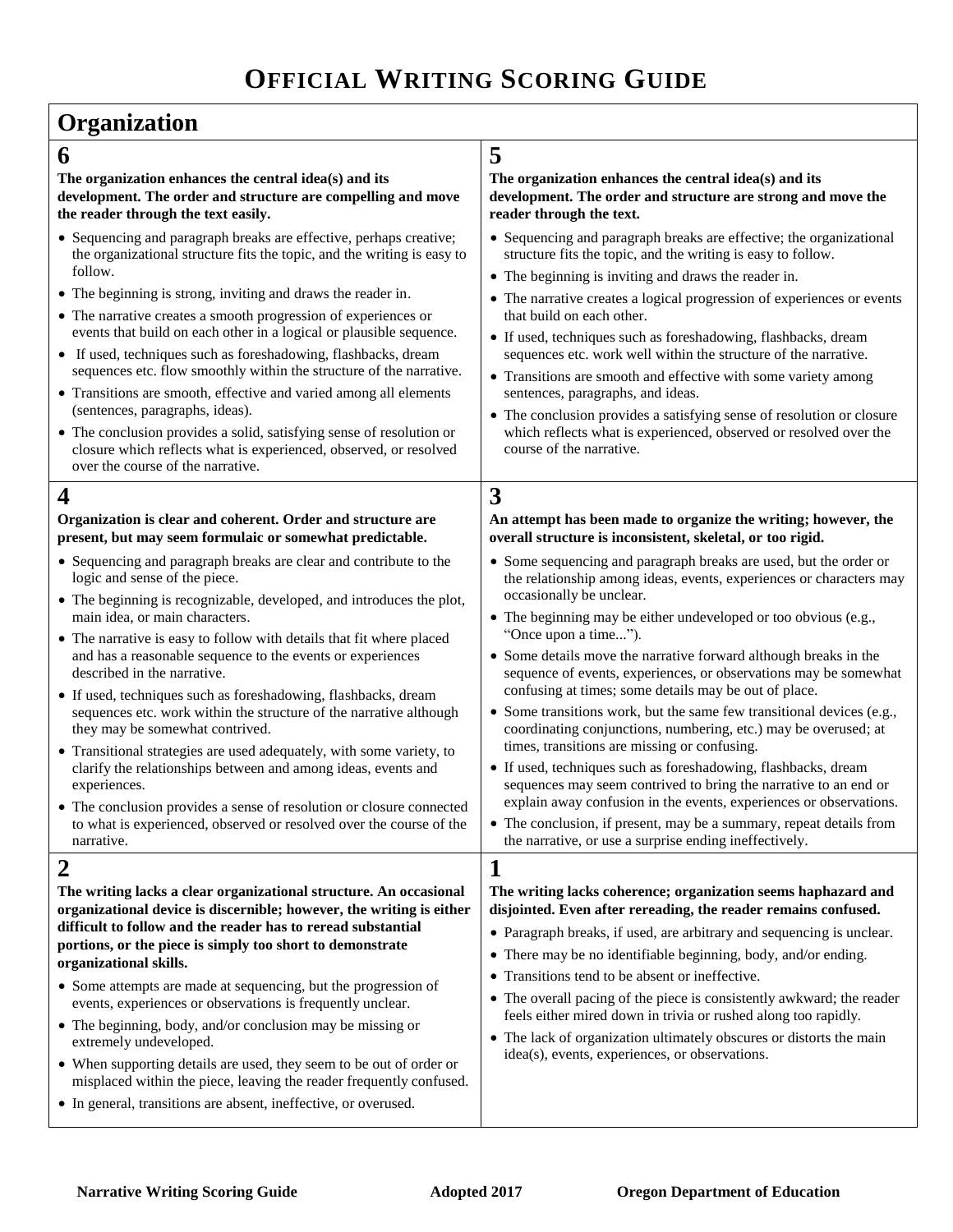| Voice                                                                                                                                                                                                                                                                                                                                                                                                                                                                                                                                                                                                                                                                                                                                                                                                                                                                                                                            |                                                                                                                                                                                                                                                                                                                                                                                                                                                                                                                                                                                                                                                                                                                                                                                                                    |  |
|----------------------------------------------------------------------------------------------------------------------------------------------------------------------------------------------------------------------------------------------------------------------------------------------------------------------------------------------------------------------------------------------------------------------------------------------------------------------------------------------------------------------------------------------------------------------------------------------------------------------------------------------------------------------------------------------------------------------------------------------------------------------------------------------------------------------------------------------------------------------------------------------------------------------------------|--------------------------------------------------------------------------------------------------------------------------------------------------------------------------------------------------------------------------------------------------------------------------------------------------------------------------------------------------------------------------------------------------------------------------------------------------------------------------------------------------------------------------------------------------------------------------------------------------------------------------------------------------------------------------------------------------------------------------------------------------------------------------------------------------------------------|--|
| 6<br>The writer has chosen an expressive, engaging voice<br>appropriate to the events, experiences, or observations of<br>the narrative. The writer demonstrates deep commitment<br>to the topic, and there is an exceptional sense of "writing<br>to be read." The writing is expressive, engaging, or<br>sincere.<br>• A focused point of view is consistently used throughout the<br>narrative, or when various points of view are used, the<br>effect is smooth and the differing "voices" uniquely<br>recognizable.<br>• Drawing on an exceptionally strong sense of audience, the<br>writer focuses on communicating the events, experiences,<br>or observations most effectively. The reader may discern<br>the writer behind the words and feel a sense of interaction.<br>• When appropriate, the topic comes to life with originality,<br>liveliness, honesty, conviction, excitement, humor,<br>mystery, or suspense. | 5<br>The writer has chosen a voice appropriate to the events,<br>experiences, or observations of the narrative. The writer<br>demonstrates commitment to the topic, and there is a<br>sense of "writing to be read." The writing is expressive,<br>engaging, or sincere.<br>• A consistent point of view is maintained throughout the<br>narrative, or when various points of view are used, the<br>effect is clear and the differing "voices" are consistent.<br>• The writing shows a strong sense of audience and a desire<br>to communicate the events, experiences, or observations<br>effectively. The reader may discern the writer behind the<br>words and feel a sense of interaction.<br>• The writing may show originality, liveliness, honesty,<br>conviction, excitement, humor, mystery or suspense. |  |
| $\overline{\mathbf{4}}$<br>The writer seems committed to the topic, and there may<br>be a sense of "writing to be read." In places, the writing is<br>expressive, engaging, or sincere in relating the events,<br>experiences or observations to the audience.<br>• The writing generally maintains a consistent point of view.<br>• An appropriate level of style and tone is generally<br>consistent with audience, topic and purpose.<br>• The writer seems to be aware of audience but may not<br>consistently employ and maintain an appropriate level of<br>closeness to or distance from the audience.<br>• The writing may show liveliness, sincerity, or humor but<br>may be either inappropriately casual and personal, or<br>inappropriately formal and stiff at times.                                                                                                                                               | 3<br>The writer's commitment to the topic seems inconsistent.<br>A sense of the writer may emerge at times; however, the<br>voice is inconsistent and does not seem to be aware of the<br>audience.<br>• The point of view may shift unexpectedly and without<br>apparent purpose.<br>• The voice, style and tone may vary without discernible<br>purpose in the narrative.<br>• The events, experiences or observations of the narrative are<br>related inconsistently; although at times there may be some<br>connection, other times the tone may sound mechanical.<br>• There is a limited sense of audience; the writer's awareness<br>of the reader is unclear.<br>• The text may be too short to establish a consistent or<br>appropriate voice.                                                            |  |
| 2<br>The writing provides little sense of involvement or<br>commitment. There is no evidence that the writer has<br>considered audience, topic and/or purpose in selecting<br>style and tone.<br>• Point of view is extremely inconsistent and may add to the<br>confusion in following the narrative.<br>• The writer seems to be minimally engaged with a largely<br>flat, lifeless, stiff, or mechanical voice.<br>• The style and tone may be overly stiff and formal for the<br>topic and purpose.<br>• Audience awareness is lacking with little sense of "writing<br>to be read."                                                                                                                                                                                                                                                                                                                                         | 1<br>The writing seems to lack a sense of involvement or<br>commitment.<br>• Point of view is vague or inconsistent and frequently interferes<br>with the progression of the narrative.<br>• The writing is flat and lifeless.<br>• Audience awareness is lacking with no sense of "writing to be<br>read."<br>• There is no sense of interaction between writer and reader; the<br>writing does not involve or engage the reader.                                                                                                                                                                                                                                                                                                                                                                                 |  |

Г

٦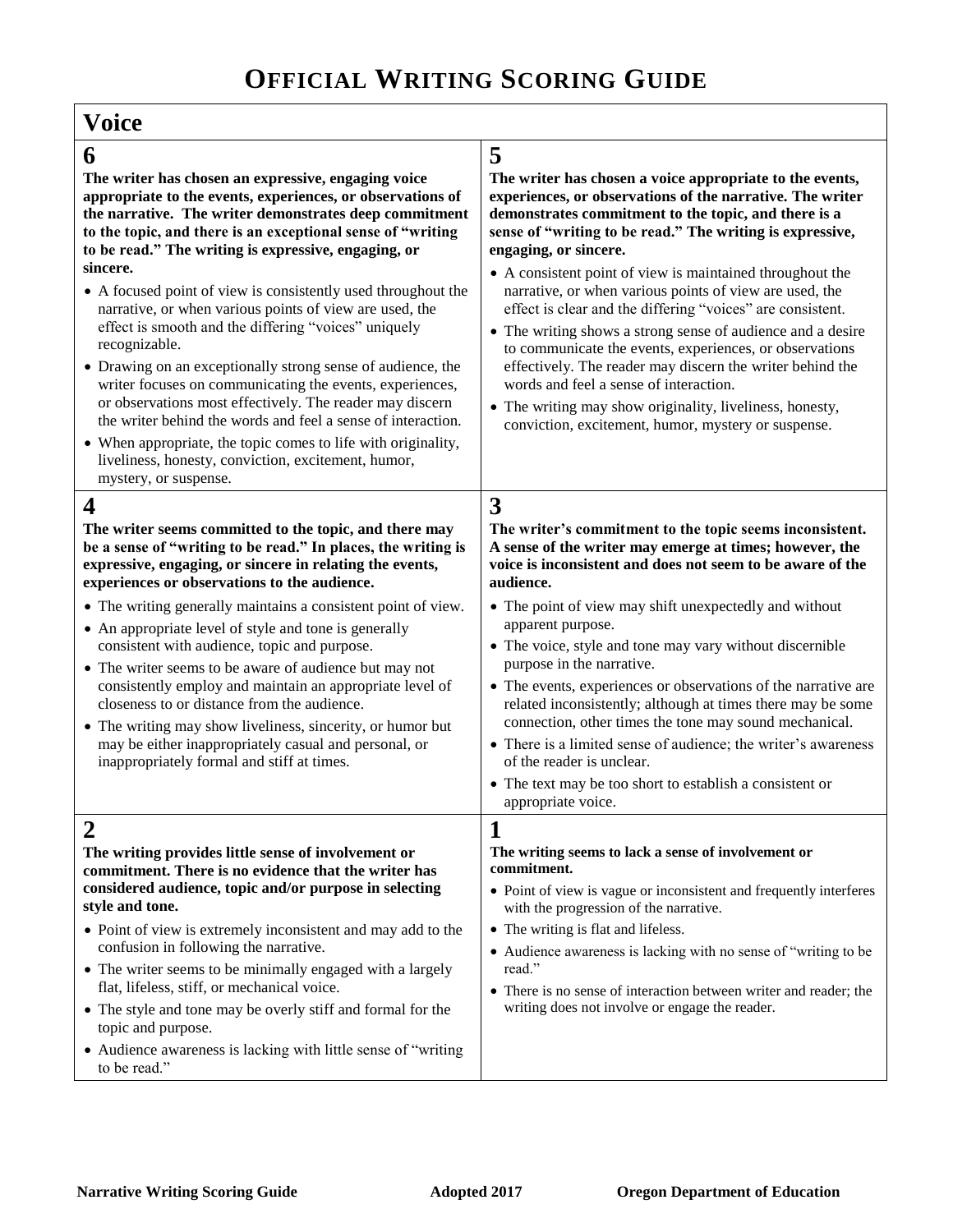## **Word Choice**

|        | ۰,<br>v<br>۰.<br>e |
|--------|--------------------|
|        | Ĩ.                 |
| ć<br>× | š<br>۰,<br>٧       |

**6 5 Words convey the intended message in an exceptionally interesting, precise, and natural way appropriate to audience and purpose. The writer employs a rich, broad range of words which have been carefully chosen and thoughtfully placed for impact.**  Accurate, strong, specific, powerful words energize the writing. Vocabulary is striking and varied, using sensory language to convey a vivid picture of the experiences, events, setting and/or characters without being overdone. Carefully selected words and phrases create cohesion and clarify relationships among experiences, events, setting and/or characters, often with fresh and original expression. Slang and/or dialect, if used, is purposeful and effective. Words evoke strong images and thoughtfully constructed figurative language conveys significant details. **Words convey the intended message in an interesting, precise, and natural way appropriate to audience and purpose. The writer employs a broad range of words which have been carefully chosen and thoughtfully placed for impact.**  Accurate, specific word choices energize the writing. Vocabulary is varied, using sensory language to enhance the picture of the experiences, events, setting and/or characters. Carefully selected words and phrases create cohesion and clarify relationships among experiences, events, setting and/or characters. • Slang and/or dialect, if used, is effective. Words evoke clear images and figurative language is carefully placed to enhance understanding.. **4 3 Words effectively convey the intended message. The writer employs a variety of words that are functional and appropriate to audience and purpose.**  Words are functional and clear in conveying the intended ideas and events. Vocabulary is sufficiently varied to avoid repetition and to suggest nuances in characters and describe events and settings. Some sensory language may be used effectively to describe experiences, events, setting and/or characters. Slang and dialect, if used, are generally effective. Clichés are generally avoided and some metaphors, similes, and analogies may be effectively used. **Language lacks precision and variety, or may be inappropriate to audience and purpose in places. The writer does not employ a variety of words, producing a sort of "generic" paper filled with familiar words and phrases.**  Words are accurate for the most part, although misused words may occasionally appear. Selected vocabulary rarely captures the reader's interest and may be redundant. Sensory words and figurative language are mundane or general. Attempts at colorful or sensory language or slang and dialect may seem overdone or forced. Clichés and overused expressions appear frequently.

 The text may be too short to demonstrate variety in word selection.

| Language is monotonous and/or misused, detracting from           | The writing shows an extremely limited vocabulary or is                                       |
|------------------------------------------------------------------|-----------------------------------------------------------------------------------------------|
| the meaning and impact.                                          | so filled with misuses of words that the meaning is                                           |
| • Words are frequently colorless, flat, or imprecise.            | obscured. Only the most general kind of message is                                            |
| • Descriptions of experiences, events, setting and/or characters | communicated because of vague or imprecise language.                                          |
| are dull, repetitive, or absent.                                 | • General, vague words fail to communicate.                                                   |
| • Worn expressions and clichés detract from the message.         | • The range of words used is extremely limited.                                               |
| • Slang or dialect, if used, may be ineffective or feel out of   | • Some words simply do not fit the text; they seem imprecise,                                 |
| place.                                                           | inadequate, or just plain wrong.                                                              |
| • Non-specific, general words are used where sensory words or    | • Descriptions of experiences, events, setting and/or<br>characters are confusing or missing. |
| figurative language would help convey the meaning more           |                                                                                               |
| precisely.                                                       |                                                                                               |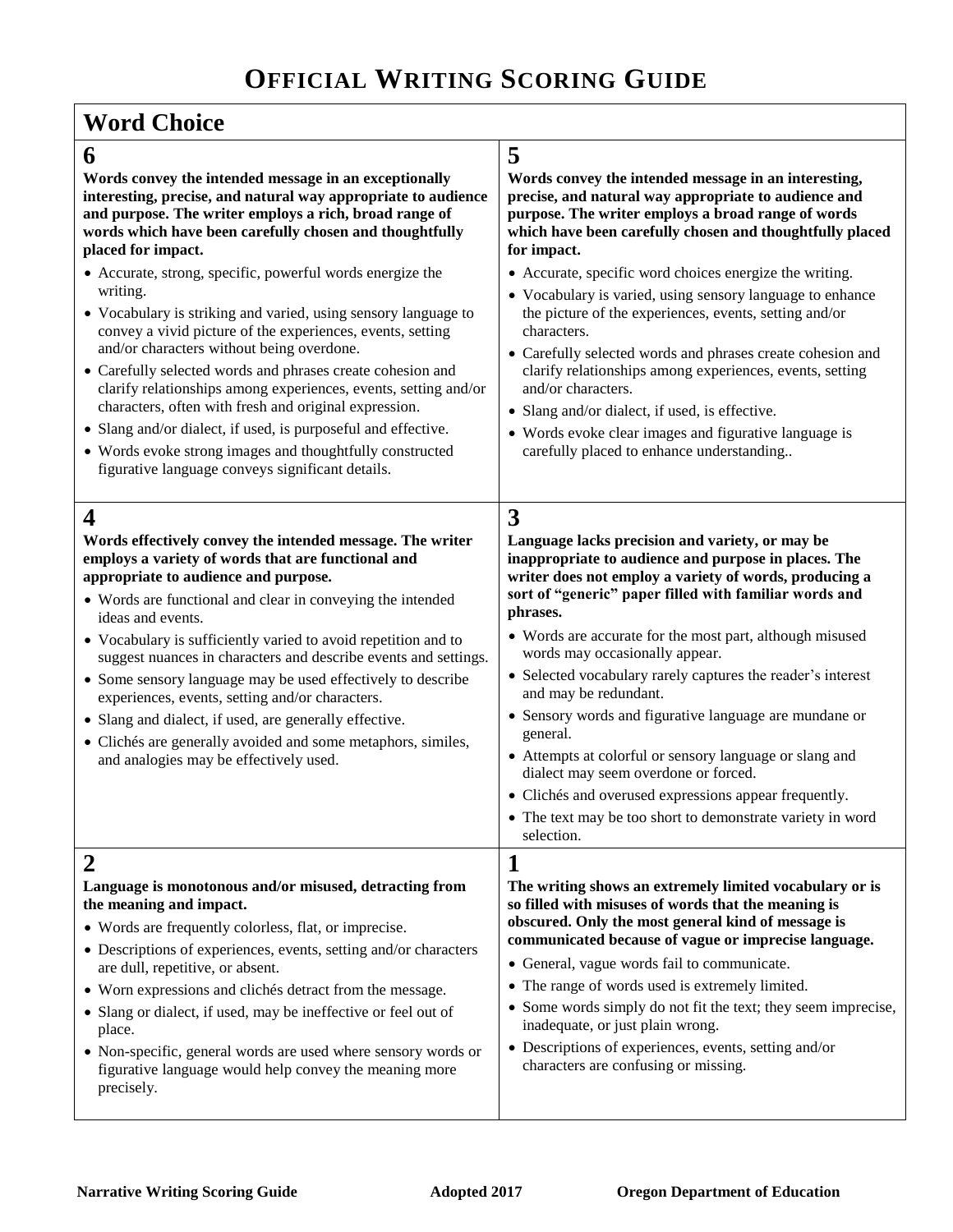# **Sentence Fluency**

| 5                                                                                                                                                                                                                                                                                                                                                                                                                                                                                                  |
|----------------------------------------------------------------------------------------------------------------------------------------------------------------------------------------------------------------------------------------------------------------------------------------------------------------------------------------------------------------------------------------------------------------------------------------------------------------------------------------------------|
| The writing has an easy flow and rhythm. Sentences are<br>carefully crafted, with strong and varied syntax that<br>makes expressive oral reading easy and enjoyable.<br>• There is a natural, fluent sound that glides along with one<br>sentence flowing into the next.<br>• Variation in sentence patterns, structure, length, and<br>beginnings adds interest to the text.<br>• Sentence structure enhances meaning and is well-<br>controlled.<br>• If used, fragments and dialogue work well. |
| 3                                                                                                                                                                                                                                                                                                                                                                                                                                                                                                  |
| The writing tends to be mechanical rather than fluid.<br>Occasional awkward constructions may force the reader<br>to slow down or reread.                                                                                                                                                                                                                                                                                                                                                          |
| • Some passages invite fluid oral reading but others do not.<br>• Sentence structure, length, and beginnings show limited<br>variety and may become repetitive.<br>• Simple sentence structures work well, but there is little<br>control over more complex sentences.<br>• Sentences are functional but may lack energy.<br>• Recurrent lapses in stylistic control occur; fragments and<br>dialogue, when used, may be ineffective.                                                              |
| $\mathbf 1$<br>The writing is difficult to follow or to read aloud.<br>Sentences tend to be incomplete, rambling, or very<br>awkward.<br>• The text does not invite, and may not even permit, smooth<br>oral reading.<br>• Confusing word order and syntax is often jarring and<br>irregular.<br>• Sentence structure frequently obscures meaning.<br>• Sentences are disjointed, confusing, or rambling.                                                                                          |
|                                                                                                                                                                                                                                                                                                                                                                                                                                                                                                    |